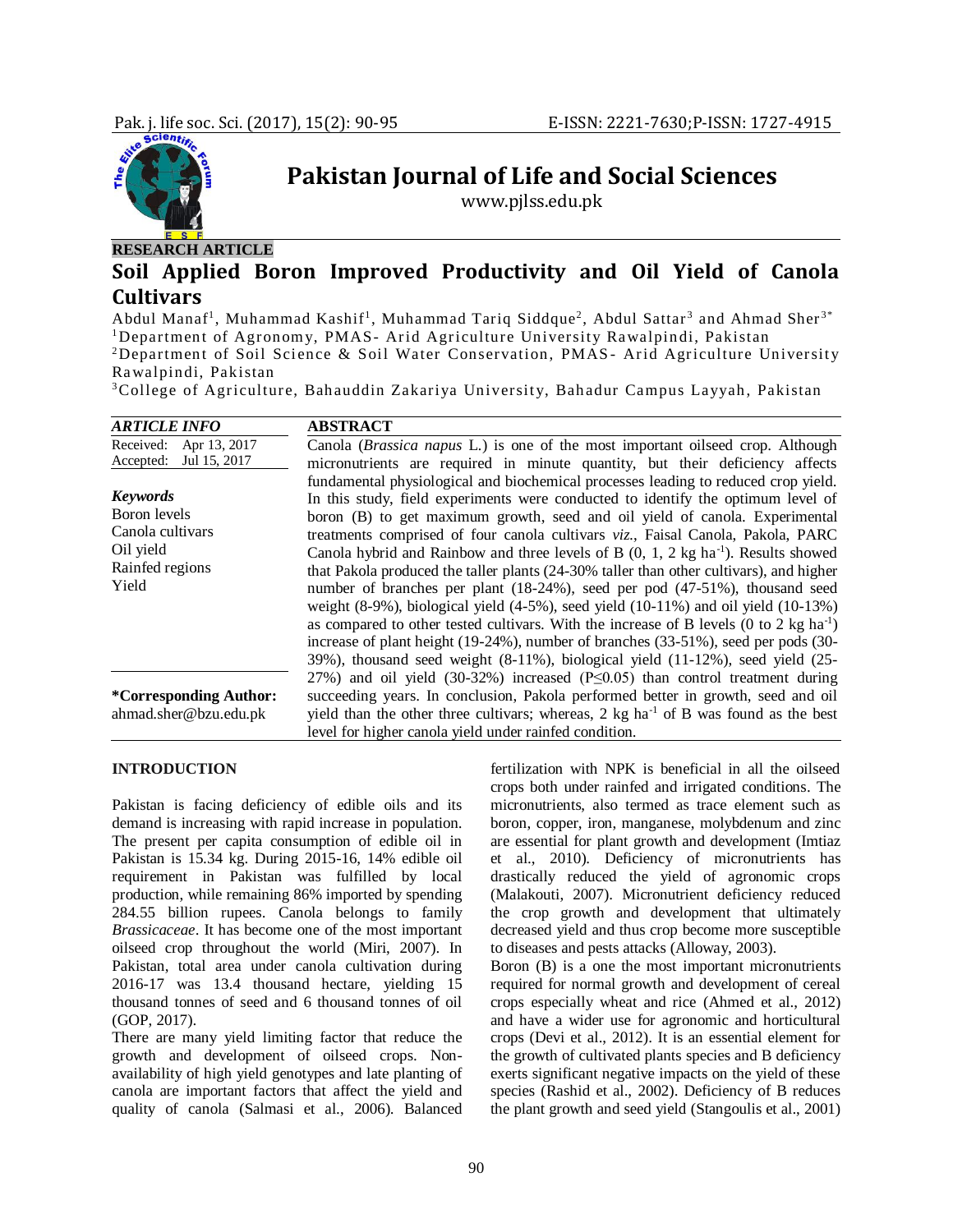due to floral abortion (Naser and Islam, 2001). The B application is more important for economic yield of oilseed crops due to its role in pollen tube formation. It also plays an important role the in transportation of sugars, plasma membrane integrity by binding membrane compounds and also trigger the activities of some enzymes related to membrane function or structure or participating phenolics metabolism (Goldbach et al., 2002). During the peak vegetative flowering, pod formation and seed development stages, balanced and optimum supply of B is necessary for maximum seed yield of canola (Yang et al., 2009; Malhi et al., 2003). In Pakistan, 82% irrigated area is B deficit (Niaz et al., 2007) and 50% of Pothwar region and 73% of Chakwal district are B deficient (Rashid et al., 2007).

A very limited work is present regarding the optimization of B level for canola crop especially under rainfed conditions. Keeping in view the importance of canola as an oilseed crop and B as an important micronutrient, the present study was conducted to identify the optimum B level to improve the growth, seed and oil yield of canola cultivars in the region.

## **MATERIALS AND METHODS**

## **Experimental conditions**

Field experiments were conducted at Koont Research Farm, Pir Mehr Ali Shah Arid Agriculture University (PMAS-AAU), Rawalpindi, Pakistan (72° 55' 0 East Longitude and 32° 6' 48 North latitude. The altitude of study area is 189 m and average rainfall is 519 mm annually. The study was conducted during Rabi season in two consecutive years, i.e. 2013-14 and 2014-15. Composite soil samples (0-15 cm and 15-30 cm depth) were taken to determine the physicochemical characteristics and B status of the experimental site (Table 1). Meteorological data of the experimental site was recorded during the course of study from the weather station at Koont Research Farm, PMAS-AAU (Table 2).

## **Treatments variables**

Four canola cultivars *viz.,* Faisal Canola, Pakola, PARC Canola hybrid and Rainbow with three B levels i.e. 0, 1 and  $2 \text{ kg } \text{ha}^{-1}$  were used in the current study. The treatments were arranged in a randomized complete block design split plot with four replications. The cultivars were placed in the main plot and B levels in the sub plots. The area of sub plots was  $2.7 \times 5$  m<sup>2</sup>.

#### **Crop husbandry**

The crop was sown on October 15, 2013 and October 17, 2014 with single row hand drill having seeding depth of 3-4 cm at the seed rate of 5  $kg$  ha<sup>-1</sup>. There were six rows in each sub plot, row to row  $(R \times R)$  distance was kept 45 cm and plant to plant distance was maintained at 10 cm after thinning. Replications were separated from each other by 2 meter distance. Recommended doses of fertilizer (90 kg N and 60 kg P ha<sup>-1</sup>) were applied during seedbed preparation. Phosphorus was applied in the form of di-ammonium phosphate (DAP) and nitrogen in the form of urea and DAP. The B was applied in the form of borax  $(H_2BO_3)$ as basal application. The crop was harvested on April 20, 2014 and April 25, 2015 during  $1<sup>st</sup>$  and  $2<sup>nd</sup>$  years, respectively.

**Table 1: Soil physicochemical characteristics of the experimental site**

|                                      | 2013-14         |       | 2014-15 |                 |  |
|--------------------------------------|-----------------|-------|---------|-----------------|--|
| Parameter                            | Soil depth (cm) |       |         | Soil depth (cm) |  |
|                                      | $0-15$          | 15-30 | $0-15$  | $15-30$         |  |
| Soil texture                         | Loam            | Loam  | Loam    | Loam            |  |
| B (mg $kg^{-1}$ )                    | 0.35            | 0.38  | 0.36    | 0.39            |  |
| pН                                   | 7.34            | 7.2   | 7.14    | 7.2             |  |
| $EC$ (dS m <sup>-1</sup> )           | 0.85            | 0.89  | 0.90    | 0.95            |  |
| Organic matter $(g \text{ kg}^{-1})$ | 6.8             | 3.8   | 6.7     | 3.7             |  |
| Total $N$ (g $kg^{-1}$ )             | 0.34            | 3.19  | 0.31    | 0.19            |  |
| Extractable P (mg $kg^{-1}$ )        | 6.6             | 5.3   | 6.7     | 5.2             |  |
| Extractable K (mg $kg^{-1}$ )        | 120             | 110   | 120     | 120             |  |

## **Data collection**

Ten plants were randomly selected from each plot to record the agronomic traits viz. plant height, number of pods per plant, number of seed per pod, thousand seed weight, primary and secondary branches per plant. An area of  $1 \text{ m}^2$  from each plot was harvested to determine biological and seed yield. Seed oil content was measured by solvent extraction method using n-hexane (Elluche et al., 2007). Oil yield of canola cultivars was measured by following formula (Raja et al., 2007).

Oil yield  $(kg ha^{-1}) = Oil$  contents of seed  $(\% ) \times$  Grain yield (kg ha<sup>-1</sup>) / 100

**Table 2: Mean rainfall, temperature and relative humidity during crop growth period (2013-14 and 2014-15)**

| Months                |         |         |          |          |         |          |       |  |  |  |
|-----------------------|---------|---------|----------|----------|---------|----------|-------|--|--|--|
| Climatic values       | Years   | October | November | December | January | February | March |  |  |  |
| Temperature $(^0C)$   | 2013-14 | 20.15   | 15.30    | 11.50    | 10.43   | 12.44    | 15.22 |  |  |  |
|                       | 2014-15 | 21.85   | 17.28    | 12.61    | 11.64   | 14.46    | 17.34 |  |  |  |
| Rainfall (mm)         | 2013-14 | 1.05    | 1.15     | 0.00     | 1.78    | 6.45     | 10.75 |  |  |  |
|                       | 2014-15 | 1.66    | 1.77     | 0.00     | 2.45    | 7.14     | 11.81 |  |  |  |
| Relative humidity (%) | 2013-14 | 55.8    | 56.4     | 58.5     | 56.9    | 54.8     | 53.2  |  |  |  |
|                       | 2014-15 | 57.3    | 57.8     | 59.4     | 58.9    | 56.5     | 54.1  |  |  |  |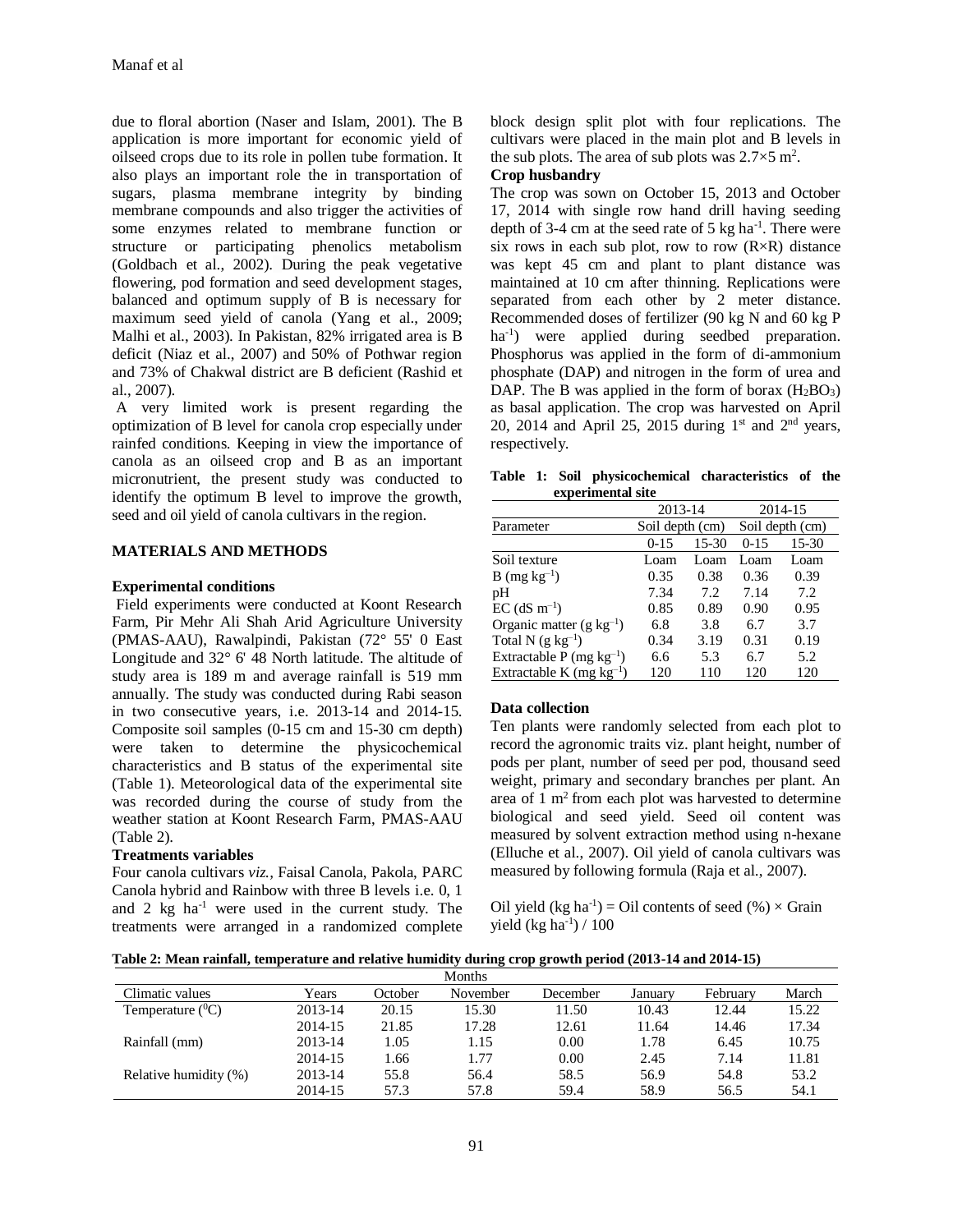#### **Statistical analysis**

Collected data were analyzed by using the Fisher's analysis of variance (ANOVA) techniques and treatments' means were compared using least significance difference (LSD) test at 5% probability level (Steel et al., 1997). Year effect was significant for most of studied parameters thus data has been presented separately for both years. The data were statistically analyzed by using STATISTIX 8.1.

#### **RESULTS**

#### **Morphological parameters**

The ANOVA indicated that plant height and number of primary branches per plant were significantly different among various canola cultivars; results being nonsignificant for number of secondary branches per plant during both experimental years. Boron application also significantly affected the plant height and number of primary and secondary branches per plant during both year of experimentation. However, the interaction (V×B) was only significant for number of secondary branches per plant during second year; results being non-significant for plant height and number of primary branches during both year and secondary branches per plant during first year of experimentation (Table 3).

The tallest plants were produced by cultivar "Pakola" which was statistically similar with cultivar "PARC canola hybrid", while the smallest plants were produced by cultivar 'Faisal canola' during both years. The tallest plants were observed under  $2 \text{ kg } ha^{-1}$  B, while plants grown under no B had the lowest plant height (Table 4). The highest number of primary branches was recorded for cultivar 'Pakola' and the lowest were recorded for cultivar 'Faisal canola' during both years of experimentation. The highest number of primary and secondary branches per plant was recorded with B application at  $2 \text{ kg } \text{ha}^{-1}$  during both years and that was statistically similar with B application at  $1 \text{ kg } ha^{-1}$ ; plants grown under no B had the lowest number of primary and secondary branches during second year

(Table 4). The interaction (V×B) showed that the highest number of secondary branches per plant was recorded in cultivar 'Pakola' with B application at 2 kg ha<sup>-1</sup> during first year (Table 4).

#### **Yield Parameters**

The ANOVA indicated that pods per plant, seeds per pod and 1000-seed weight were significantly different among various canola cultivars during both experimental years. Boron application also significantly affected the pods per plant, seeds per pod and 1000 seed weight during both year of experimentation. However, the interaction  $(V \times B)$  was only significant for seeds per pod during both years and pods per plant during first year; results being non-significant for pod per plant during second year and 1000-seed weight during both years (Table 3).

The highest pods per plant were produced by cultivar "Pakola" and cultivar "PARC canola hybrid", while the smallest plants were produced by cultivar 'Faisal canola' and cultivar 'Rainbow' during both years. The highest pods per plant were observed under 2 kg ha<sup>-1</sup> B, while plants grown under no B produced the lowest pods per plant (Table 4). The highest seeds per pod were recorded for cultivar 'Pakola' for both years, the lowest for the cultivar 'Faisal canola' during second year and for the cultivars 'Faisal canola' and 'Rainbow' during the first year of experimentation. The highest 1000-seed weight was recorded for cultivar 'Pakola' for both years. The highest number of seeds per pod and 1000-seed weight was recorded with B application at 2  $kg$  ha<sup>-1</sup> during both years; plants grown under no B had the lowest seeds per pod and 1000-seed weight (Table 4). The interaction (V×B) showed that the highest pods per plant during first year and seeds per pod during both years were recorded in cultivar 'Pakola' with B application at  $2 \text{ kg } ha^{-1}$  during first year (Table 4).

## **Biological/seed and oil yield**

The ANOVA indicated that biological yield, seed yield and oil yield were significantly different among various canola cultivars during both experimental years. Boron application also significantly affected the biological

**Table 3: Analysis of variance (ANOVA) on yield components and oil yield of canola varieties at different boron levels**

|                              | df |                  | Mean square               |           |      |           |           |         |                                                   |      |                      |               |            |          |         |          |                                                       |          |           |
|------------------------------|----|------------------|---------------------------|-----------|------|-----------|-----------|---------|---------------------------------------------------|------|----------------------|---------------|------------|----------|---------|----------|-------------------------------------------------------|----------|-----------|
| Source                       |    | PH               |                           | <b>PB</b> |      | <b>SB</b> |           |         | Pod per plant                                     |      | Seed per pod         |               | <b>TSW</b> |          | SY      | BY       |                                                       | OY       |           |
|                              |    | $2013 -$         | 2014-2013-2014-2013-2014- |           |      |           |           | 2013-   | $2014-$                                           |      | 2013-2014-2013-2014- |               |            | $2013 -$ | $2014-$ | $2013-$  | $2014-$                                               | $2013 -$ | $2014-$   |
|                              |    | 14               | 15                        | 14        | 15   | 14        | 15        | 14      | 15                                                | 14   | 15                   | 14            | 15         | 14       | 15      | 14       | 15                                                    | 14       | 15        |
| <b>Block</b>                 | 3  | 88.39            | 120.13.                   | 0.79      | 0.68 | 1.74      | 0.95      | 63.39   | 245.23                                            | 1.89 | 2.66                 | 0.13          | 0.16       | 9012.13  |         |          | 13285.5 143965.13166160.35 4769                       |          | 3609      |
|                              |    |                  |                           |           |      |           |           |         |                                                   | ns   |                      |               | $\gg \gg$  |          |         |          |                                                       |          |           |
| Varieties 3 1836.091409.84 1 |    |                  |                           | 1.86      | .45  | 2.09      | 26        | 4105.01 | 3075.39                                           |      | -28<br>191           |               | 0.20       | 57151.24 |         |          | 52502.61 97648.63 137187.97 21638                     |          | 16507     |
| (V)                          |    | $**$             | $**$                      | **        | *    | ns        | ns        | **      | **                                                | **   | **                   | **            | $**$       | $* *$    | **      | **       | **                                                    | **       | $* *$     |
| <b>Boron</b>                 |    | 2 2079 111577 11 |                           | 13.50     |      |           |           |         | 8.48 50.95 18.8834174.1828832.42152.16110.88 0.63 |      |                      |               |            |          |         |          | 0.40 644400.65591405.441312145.91460320.6195531186457 |          |           |
| level $(B)$                  |    | $\gg \gg$        | $**$                      | **        | **   | $**$      | $\gg \gg$ | **      | **                                                | **   | **                   | $\ast$ $\ast$ | $\gg \gg$  | **       | **      | **       | **                                                    | **       | $\gg \gg$ |
| $V \times B$                 | 6  | 53.23            | 45.32                     | 0.39      | 0.30 | 2.09      | 0.85      | 1919.49 | 1065.21                                           | 2.79 | 0.828                | 0.02          | 0.02       | 4154.86  | 4083.29 | 15836.50 | 2842.84                                               | 1543     | 475       |
|                              |    | ns.              | ns                        | ns        | ns.  | *         | ns        | **      | ns                                                | *    | *                    | ns            | <b>ns</b>  | ns.      | ns      | ns.      | ns                                                    | ns       | ns        |
| Error                        | 33 | 40.46            | 42.05                     | 0.32      | 0.45 | 0.70      | 0.64      | 434.91  | 541.30                                            | 0.89 | 0.54                 | 0.01          | 0.02       | 3045.41  | 3314.60 | 20335.73 | 14150.17                                              | າາາາ     | 1387      |
| CV(%)                        |    | 6.0              | 5.7                       | 2.6       | 13.3 | 16.9      | 13.6      | 13.2    | 14.2                                              | 5.1  | 3.7                  | 3.3           | 3.8        | 3.4      | 3.5     | 2.6      | 2.2                                                   | 6.1      | 4.8       |

PH, plant height; PB, primary branches; SB, secondary branches; TSW, thousand seed weight; SY, seed yield; BY, biological yield; OY, oil yield; ns=non–significant; \*significant at P≤0.05; \*\*Highly significant at P≤0.01.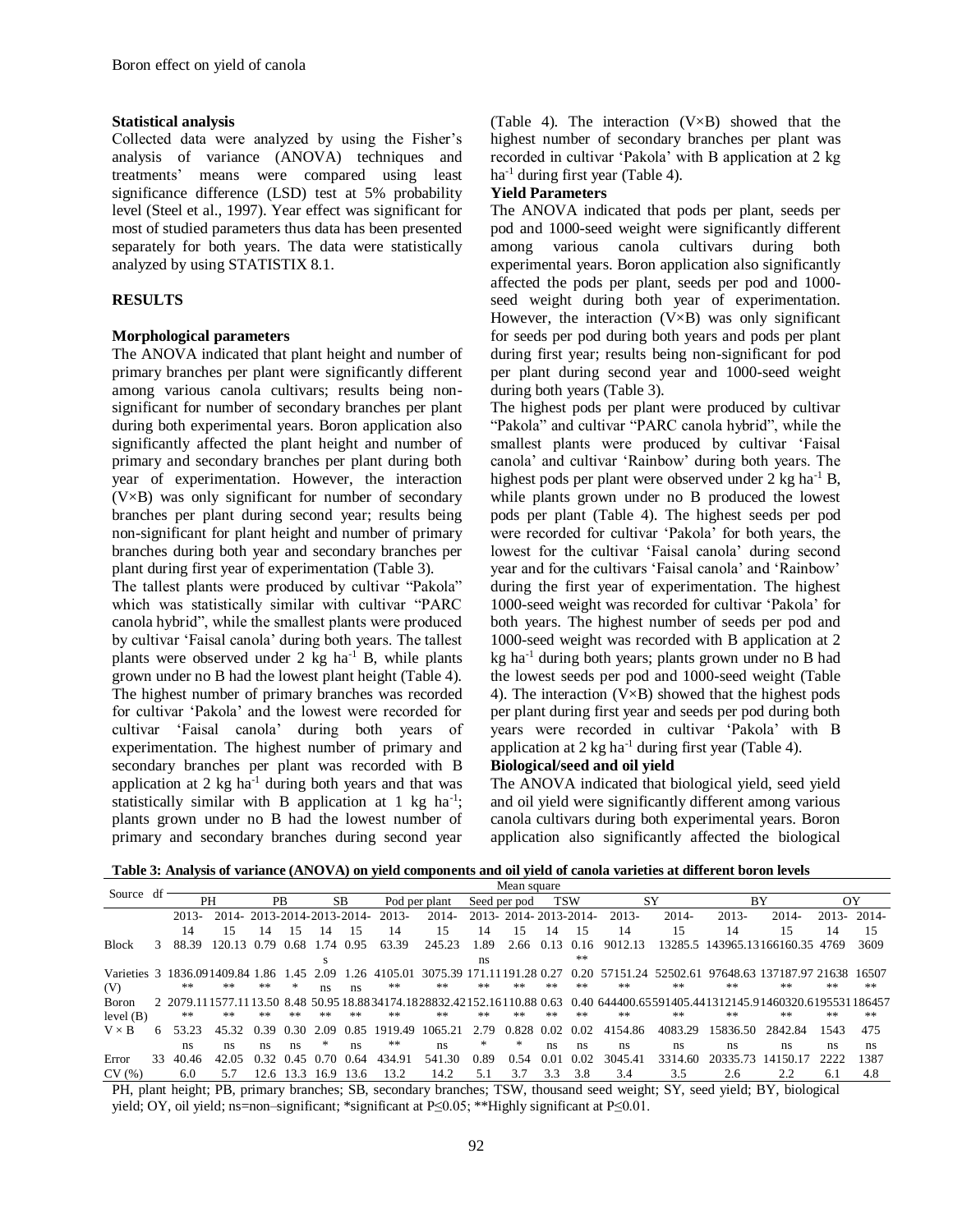yield, seed yield and oil yield during both year of experimentation. However, the interaction  $(V \times B)$  was non-significant for biological yield, seed yield and oil yield during both years (Table 3).

The highest biological yield was produced by cultivar "Pakola" during both years and that was statistically similar with cultivar 'Faisal canola' and cultivar 'PARC canola hybrid'. The seed yield was the highest in cultivar 'Pakola' and lowest in cultivar 'Rainbow' during both years of experimentation. The oil yield was the highest in cultivar 'Pakola' during both years. During first year, the cultivar 'Rainbow' produced the lowest oil yield; the oil yield was the lowest and statistically similar in cultivar 'Faisal canola', 'PARC canola hybrid' and the cultivar 'Rainbow' during the second year (Table 5). The highest biological yield, seed yield and oil yield were recorded with B application at  $2 \text{ kg ha}^{-1}$  during both years; plants grown under no B had the lowest biological yield, seed yield and oil yield (Table 5).

#### **DISCUSSION**

This study indicated that B as a micronutrient plays an important role in the growth and yield of oilseed crop. In the present experiment, the maximum plant height was produced in cultivar 'Pakola' with B application at 2 kg ha<sup>-1</sup>. The present results are in line with findings of Naser and Islam (2001) who reported maximum plant height of canola cultivars as a result of B application at 1.5 kg B ha-1 . In another study, Jasmin et al. (2015) also reported that the highest plant height was obtained where B was applied at  $2 \text{ kg ha}^{-1}$ . This improvement in plant height due to B application might be attributed to the role of B in cell division and expansion in oilseed crops. At higher B level  $(2 \text{ kg } ha^{-1})$ , the cultivar 'Pakola' produced the maximum number of primary branches which supports the findings of Jasmin et al. (2015) who reported that maximum number of primary branches of canola were recorded when B was applied at the rate of  $2 \text{ kg } ha^{-1}$ . In another study, Naser and Islam (2001) reported the maximum number of secondary branches per plant of canola cultivars in response to  $1.5$  kg B ha<sup>-1</sup>.

In current study, maximum numbers of pods per plant were recorded in cultivar 'Pakola' at higher B level (2  $kg$  ha<sup>-1</sup>). The current results are in line with the findings of Halder et al. (2007) who reported the maximum number of siliqua per plant of mustard in response to 2 kg B ha-1 . The present results also showed that maximum number of seeds per pod was recorded in cultivar 'Pakola' with B application at 2 kg ha-1 . The similar findings were also reported by Hossain et al. (2012) as they documented that mustard cultivars produced the maximum seeds per pod in response to B application at  $1 \text{ kg}$  ha<sup>-1</sup>. At higher B level, the greater 1000-seed weight (4.16 and 4.21 g) was recorded in cultivar 'Pakola' at B application of 2  $kg$  ha<sup>-1</sup>. These results are in line with the findings of Naser and Islam (2001) who revealed that maximum 1000-seed weight was obtained in mustard with  $1.5$  kg B ha<sup>-1</sup>.

The maximum seed yield was obtained in cultivar 'Pakola' at B application of 2 kg ha<sup>-1</sup>. This highest seed yield was attributed to the more numbers of pods per pod, seeds per pod and 1000-seed weight. The better performance of yield related attributes in canola in this study is due to role of B in pollen fertility which improves the grain formation in field crops. The present findings are in accordance with the work of Nadian et al. (2010) who recorded the maximum seed yield of canola with 2.5 kg B ha<sup>-1</sup>. Similarly, Halder *et al.* (2007) recorded maximum seed yield where B was applied at 2.0 kg ha-1 . The maximum biological yield was obtained at highest B level (2 kg ha<sup>-1</sup>) in cultivar 'Pakola' which was attributed to the more plant height and number of primary and secondary branches which improved the biomass and eventually the biological yield. The maximum oil yield was also recorded in cultivar 'Pakola' at B application of 2 kg ha<sup>-1</sup>. The present results are similar by the findings of Nadian et al. (2010) who revealed that the maximum oil yield (1383.0) was obtained when B was applied at the rate of  $2.5 \text{ kg ha}^{-1}$ .

| Table 4: Effect of variety and boron application on yield of canola during 2013-14 and 2014-15 |  |  |
|------------------------------------------------------------------------------------------------|--|--|
|                                                                                                |  |  |

| Treatments                  | Plant height       |                    |                   |                              |                    | Primary branches Secondary branches Pod per plant  |                    |                    |                    | Seed per pod       |                   | $1000$ -seed      |
|-----------------------------|--------------------|--------------------|-------------------|------------------------------|--------------------|----------------------------------------------------|--------------------|--------------------|--------------------|--------------------|-------------------|-------------------|
|                             |                    | (cm)               |                   | per plant                    |                    | per plant                                          |                    |                    |                    |                    |                   | weight $(g)$      |
| Varieties (V)               |                    |                    |                   | 2013-142014-152013-142014-15 | 2013-14            | 2014-15 2013-142014-152013-142014-152013-142014-15 |                    |                    |                    |                    |                   |                   |
| Faisal canola               | 89.9c              | 98.8 <sup>c</sup>  | 4.05 <sup>b</sup> | 4.67 <sup>b</sup>            | 5.03 <sup>ab</sup> | 5.99a                                              | 148.2 <sup>b</sup> | 153.1 <sup>b</sup> | 15.3c              | 16.9 <sup>c</sup>  | 3.81 <sup>b</sup> | 3.90 <sup>b</sup> |
| Pakola                      | 116.8 <sup>a</sup> | 122.2 <sup>a</sup> | 5.02 <sup>a</sup> | $5.52^{\rm a}$               | 5.3 <sup>a</sup>   | 6.27 <sup>a</sup>                                  | $176.8^{\rm a}$    | 175.9 <sup>a</sup> | $22.8^{\rm a}$     | $24.4^{\rm a}$     | 4.16 <sup>a</sup> | 4.21 <sup>a</sup> |
| PARC canola hybrid          | $115^a$            | 121.3 <sup>a</sup> | $4.52^{ab}$       | $5.06^{ab}$                  | 5.06 <sup>ab</sup> | 5.97 <sup>a</sup>                                  | $169.6^a$          | $177.8^{\rm a}$    | 20.7 <sup>b</sup>  | $22.1^{\rm b}$     | 3.91 <sup>b</sup> | 3.98 <sup>b</sup> |
| Rainbow                     | $105.5^{b}$        | 113.1 <sup>b</sup> | $4.54^{ab}$       | 5.07 <sup>ab</sup>           | $4.4^{b}$          | 5.49 <sup>a</sup>                                  | 137.1 <sup>b</sup> | 146.2 <sup>b</sup> | $15.5^{\circ}$     | 16.2 <sup>d</sup>  | 3.88 <sup>b</sup> | 3.94 <sup>b</sup> |
| LSD $(P \leq 0.05)$         | 5.28               | 5.38               | 0.47              | 0.56                         | 0.69               | 0.66                                               | 17.32              | 19.32              | 0.78               | 0.61               | 0.10              | 0.12              |
| Boron Level $(kg ha^{-1})$  |                    |                    |                   |                              |                    |                                                    |                    |                    |                    |                    |                   |                   |
| $\Omega$                    | 95.5 <sup>c</sup>  | $104.6^{\circ}$    | 3.53c             | 4.27 <sup>b</sup>            | 3.1 <sup>c</sup>   | 4.71 <sup>b</sup>                                  | $110.3^{\circ}$    | $120.9^{\circ}$    | 15.58 <sup>c</sup> | 17.35c             | $3.75^{\circ}$    | 3.84 <sup>c</sup> |
|                             | $106.5^{b}$        | $112.5^{b}$        | 4.73 <sup>b</sup> | $5.26^{\rm a}$               | 5.0 <sup>b</sup>   | 6.26 <sup>a</sup>                                  | $161.2^b$          | $163.1^{\rm b}$    | 18.51 <sup>b</sup> | $19.76^{b}$        | 3.92 <sup>b</sup> | 4.01 <sup>b</sup> |
| $\mathcal{D}_{\mathcal{L}}$ | 118.3 <sup>a</sup> | $124.4^{\rm a}$    | 5.34 <sup>a</sup> | 5.69 <sup>a</sup>            | 6.8 <sup>a</sup>   | 6.81 <sup>a</sup>                                  | $202.6^{\circ}$    | 205.8 <sup>a</sup> | 21.75 <sup>a</sup> | 22.61 <sup>a</sup> | 4.15 <sup>a</sup> | 4.16 <sup>a</sup> |
| LSD(P<0.05)                 | 4.57               | 4.66               | 0.41              | 0.48                         | 0.60               | 0.57                                               | 15.01              | 16.73              | 0.68               | 0.53               | 0.09              | 0.10              |

Different letters indicate statistically significant-difference among the values in each column and individual factors.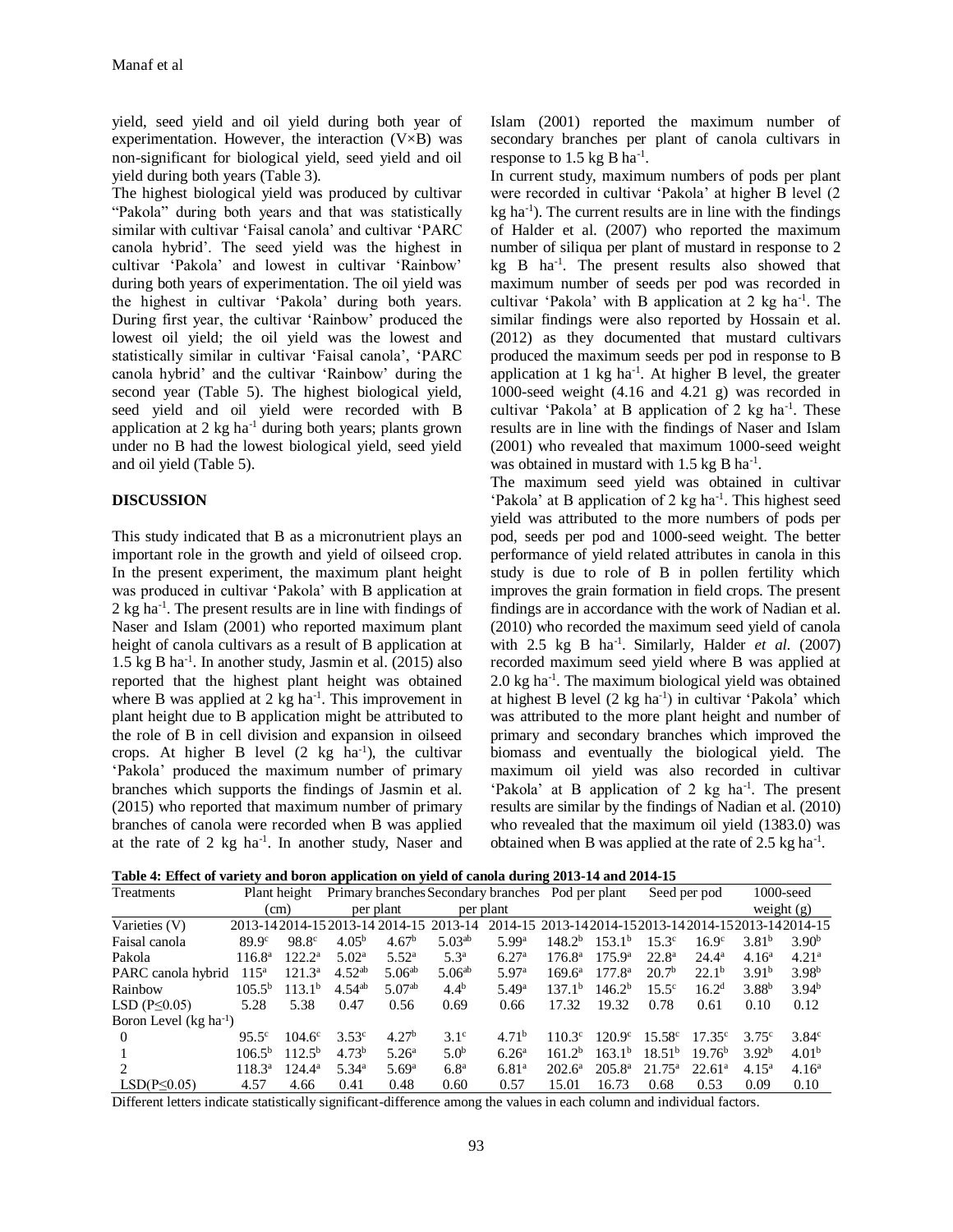| Treatments                 | Seed yield $(kg ha-1)$ |                     |                      | Biological yield $(kg ha-1)$ | Oil yield $(kg ha^{-1})$ |                    |  |
|----------------------------|------------------------|---------------------|----------------------|------------------------------|--------------------------|--------------------|--|
| Varieties (V)              | 2013-14                | 2014-15             | 2013-14              | 2014-15                      | 2013-14                  | 2014-15            |  |
| Faisal canola              | $1623.3^{b}$           | 1636.8 <sup>b</sup> | 5448.6 <sup>ab</sup> | 5475.1 <sup>b</sup>          | $746.4^{bc}$             | 754.5 <sup>b</sup> |  |
| Pakola                     | $1725.1^{\circ}$       | $1736.4^{\rm a}$    | 5589 <sup>a</sup>    | $5666.2^{\rm a}$             | $827.2^{\rm a}$          | 832.7 <sup>a</sup> |  |
| PARC canola hybrid         | 1639.8 <sup>b</sup>    | 1661.2 <sup>b</sup> | 5448.5 <sup>ab</sup> | 5497.2 <sup>b</sup>          | 775.6 <sup>b</sup>       | 779.6 <sup>b</sup> |  |
| Rainbow                    | 1557.4 <sup>c</sup>    | $1576.6^{\circ}$    | 5372.8 <sup>b</sup>  | 5417.3 <sup>b</sup>          | $730.6^{\circ}$          | $753.5^{b}$        |  |
| LSD $(P \leq 0.05)$        | 45.83                  | 47.81               | 118.44               | 98.80                        | 39.2                     | 30.9               |  |
| Boron Level $(kg ha^{-1})$ |                        |                     |                      |                              |                          |                    |  |
| 0                          | $1460.7^{\circ}$       | $1483.2^{\circ}$    | 5189.2 <sup>c</sup>  | $5226.6^{\circ}$             | 673.5 <sup>c</sup>       | $692.7^\circ$      |  |
|                            | 1593.3 <sup>b</sup>    | 1613.6 <sup>b</sup> | 5444.1 <sup>b</sup>  | 5486.2 <sup>b</sup>          | 745.7 <sup>b</sup>       | 746.8 <sup>b</sup> |  |
| 2                          | $1855.2^{\rm a}$       | $1861.6^{\rm a}$    | 5760.8 <sup>a</sup>  | 5828.9 <sup>a</sup>          | 890.6 <sup>a</sup>       | 900.8 <sup>a</sup> |  |
| LSD ( $P \leq 0.05$ )      | 39.69                  | 41.41               | 102.57               | 85.56                        | 33.9                     | 26.8               |  |

**Table 5: Effect of variety and boron application on yield component and oil yield of canola during 2013-14 and 2014-15**

Different letters indicate statistically significant-difference among the values in each column and individual factors.

#### **Conclusions**

From overall results, it was concluded that the cultivar 'Pakola' resulted in higher productivity and yield among all studied varieties by applying different level of B. Results also showed that yield of canola varieties was increased by increasing the B level and the 2 kg B  $ha<sup>-1</sup>$  was found optimum, to which the canola crop gave the better response under rainfed condition. This optimum dose of B can be recommended for canola growing farmers of the rainfed area. However, the higher doses of B must be evaluated in future studies for more improvement in canola yield keeping in mind the economics of B application.

## **Authors' contributions**

All authors contributed equally in this manuscript.

#### **REFERENCES**

- Ahmad W, HZ Munir, SS Malhi, A Niaz and Saifullah, 2012. Boron deficiency in soil and crops. Journal of Agricultural and Biological Sciences, 5: 77-98.
- Alloway BJ, 2003. Zinc in soils and crop nutrition. International Zinc Association, Brussels, Belgium, pp: 114.
- Devi KN, LNK Singh, MS Singh, SB Singh and KK Singh, 2012. Influence of sulphur and boron fertilization on yield, quality, nutrient uptake and economics of soybean under upland conditions. Journal of Agricultural Science, 4: 1-9.
- Elleuch M, S Besbes, O Roiseux, C Blecker and H Attia, 2007. Quality characteristics of sesame seeds and by-products. Journal of Food Chemistry, 103: 641–650.
- Goldbach HE, MA Wimmer, F Chaumont, T Matoh, D Volkmann, F Baluska, R Wingender, M Schulz and Q Yu, 2002 Rapid Responses of Plants to Boron Deprivation. In: HE Goldbach, PH Brown, B Rerkasem, M Thellier, MA Wimmerand RW Bell (Eds.), Boron in Plant

and Animal Nutrition. Springer, Boston, MA, USA, pp: 167-180.

- GOP (Government of Pakistan), 2017. Economic Survey of Pakistan. Government of Pakistan, Finance Division, Islamabad, Pakistan, pp: 19- 40.
- Halder NK, MA Siddiki, S Nasreen, J Sarkar and MH Ullah, 2007. Response of mustard as influenced by boron fertilization in noncalcareous dark grey flood plain soil at northern region of Bangladesh. Asian Journal of Plant Science, 6: 411-414.
- Hossain MA, M Jahiruddin and F Khatun, 2012. Response of mustard varieties to boron application. Bangladesh Journal of Agriculture Research, 37: 137-148.
- Imtiaz M, A Rashid, P Khan, MY Memon and M Aslam, 2010. The role of micro- nutrients in crop production and human health. Pakistan Journal of Botany, 42: 2565-78.
- Jasmin A, MS Rayad, MM Islam, S Shahriar, H Mehraj and AFM Jamaluddin, 2015. Morphological characteristics and yield components of rapeseed in response to different nitrogen and boron levels. Journal of Agriculture and Environment Sciences, 15: 359-366.
- Malakouti MJ, 2007. Zinc is a neglected element in the life cycle of plants: A review. Middle Eastern and Russian Journal of Plant Science and Biotechnology, 1: 1-12.
- Malhi SS, M Raza, JJ Schoenau, AR Mermut, R Kutcher, AM Johnston and KS Gill, 2003. Feasibility of boron fertilization for yield, seed quality and B uptake of canola in northeastern Saskatchewan. Canadian Journal of Soil Science, 83: 99-108.
- Miri HR, 2007. Morphophysiological basis of variation in rapeseed yield. International Journal of Agriculture and Biology, 9: 701-706.
- Nadian H, H Najarzadegan, KA Saeid, MH Gharineh and A Siadat, 2010. Effect of boron and sulphur application on yield and yield